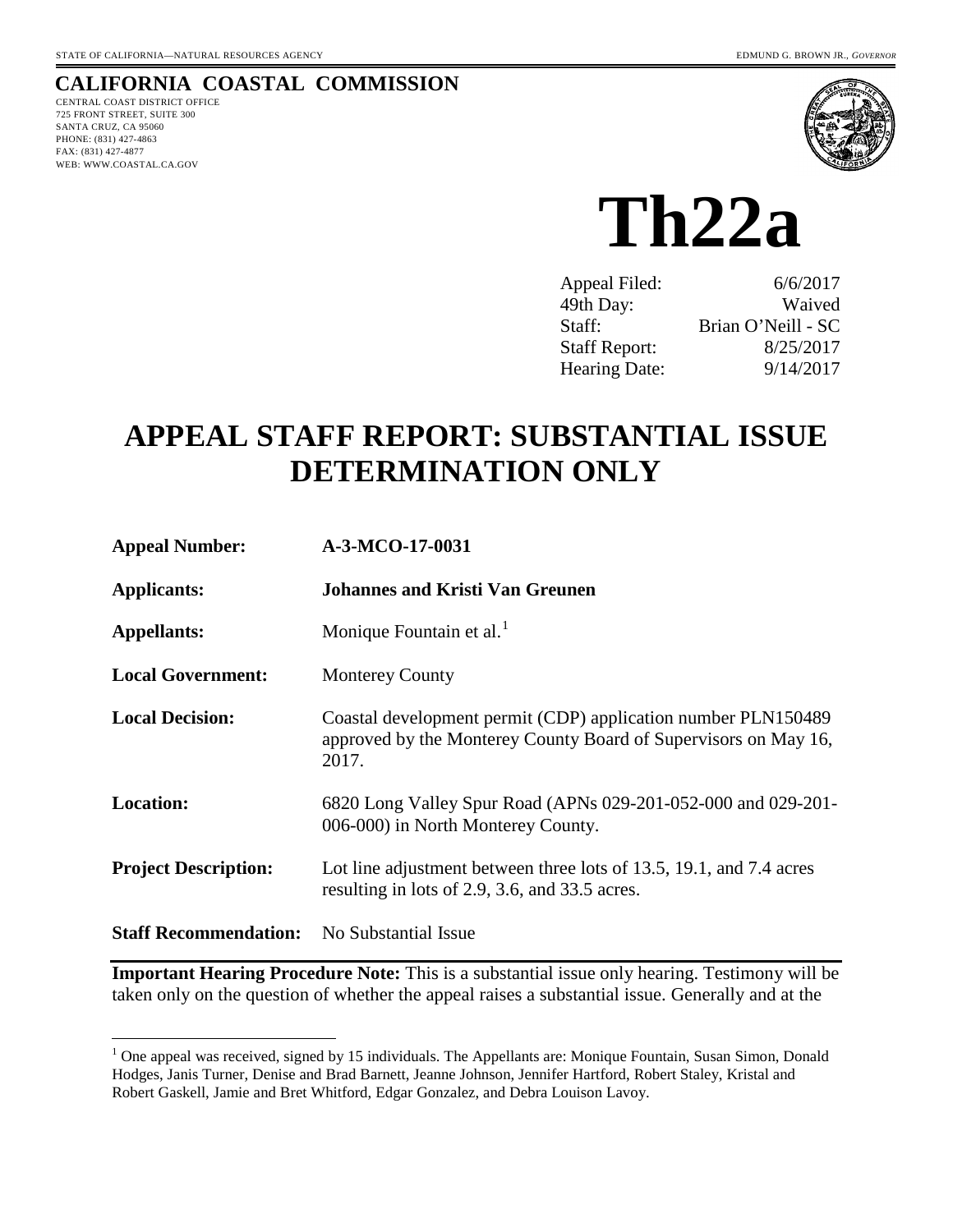discretion of the Chair, testimony is limited to three minutes total per side. Please plan your testimony accordingly. Only the Applicant, persons who opposed the application before the local government (or their representatives), and the local government shall be qualified to testify. Others may submit comments in writing. If the Commission determines that the appeal does raise a substantial issue, the de novo phase of the hearing will occur at a future Commission meeting, during which the Commission will take public testimony. (California Code of Regulations, Title 14, Sections 13115 and 13117.)

### **SUMMARY OF STAFF RECOMMENDATION**

Monterey County approved a coastal development permit (CDP) for a lot line adjustment between three lots of 13.5, 19.1, and 7.4 acres resulting in lots of 2.9, 3.6, and 33.5 acres in North Monterey County. The subject parcels are located in a rural residential neighborhood approximately 4.5 miles inland of the coast and 1.5 miles east of Elkhorn Slough. The site contains areas of maritime chaparral, which the Local Coastal Program (LCP) identifies as an Environmentally Sensitive Habitat Area (ESHA). The site also contains Arnold Loamy Sand soil, which is considered a highly erodible soil type that is specifically protected under the LCP. The site is gently sloping and flattens out at the northern edge.

The County's CDP included conditions that required a "B6" zoning overlay to prevent future subdivision, an 18-foot building height limit overlay, and recordation of conservation easements that will limit development on approximately half of the site acreage to protect maritime chaparral ESHA, areas with Arnold Loamy Sand soil, and the flat northern edge of the property that the County identified as the ridgeline. The County's approval did not include the actual development of any structures.

The Appellants main contentions are that the approved project is inconsistent with applicable LCP provisions because: 1) the project does not constitute clustered development to allow for lots below the zoning district's minimum lot size; 2) the project may result in ridgeline development that will impact views from public viewing areas; and 3) the project may result in a building within an ESHA setback.

Two of the resultant lots would be below the LCP's minimum lot size, but the LCP allows the creation of such lots if they would result in "clustered residential development." The County found that placing large portions of the site into easements ensures that future homes will be clustered together and that such clustering will protect natural resources on the site.

The LCP also prohibits lot line adjustments that would create ridgeline development. The County found that the easement condition, which prohibits future development on the ridgeline of the site, and a condition limiting future residential development to 18 feet in height, would minimize visual resource impacts from public viewing areas, based upon staking and flagging that was done on the project site. Moreover, the project site is only briefly visible from two public viewpoints on Elkhorn Road, which are half a mile or more away. Further, future development of residences on the parcels will require separate CDP approvals that will need to demonstrate consistency with the LCP's visual resource protection provisions. Finally, the County found that the Applicants demonstrated that there is ample room on the lots for future residences to be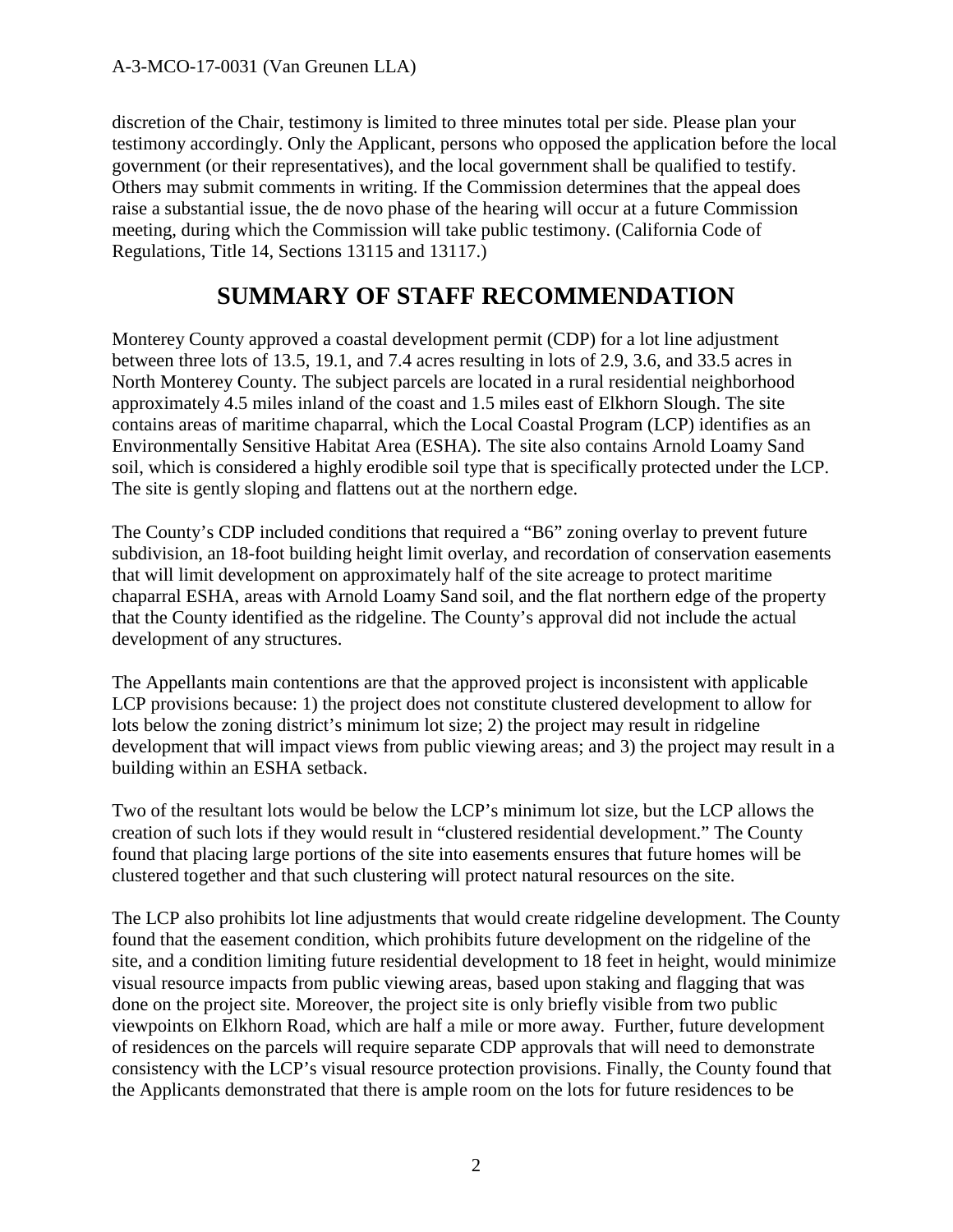located outside of ESHA setback areas. Staff believes that the County's findings are reasonably supported by substantial evidence and that the appeal does not raise a substantial issue with respect to the grounds on which the appeal has been filed.

As a result, staff recommends that the Commission determine that the appeal contentions do not raise a substantial LCP conformance issue, and that the Commission decline to take jurisdiction over the CDP for this project. The single motion necessary to implement this recommendation is found on page 4 below.

## **TABLE OF CONTENTS**

| L. |              |                                                                                  |  |
|----|--------------|----------------------------------------------------------------------------------|--|
|    |              |                                                                                  |  |
|    |              |                                                                                  |  |
|    | $\mathbf{B}$ |                                                                                  |  |
|    |              |                                                                                  |  |
|    |              |                                                                                  |  |
|    |              |                                                                                  |  |
|    |              | 1. Minimum Lot Size and Clustering of Development to Protect Natural Resources 6 |  |
|    |              |                                                                                  |  |
|    |              |                                                                                  |  |
|    | F            |                                                                                  |  |

### **[EXHIBITS](https://documents.coastal.ca.gov/reports/2017/9/Th22a/Th22a-9-2017-exhibits.pdf)**

- Exhibit 1 Project Site Map
- Exhibit 2 Project Site Images
- Exhibit 3 County's Final Local Action Notice
- Exhibit 4 Approved Project Plans
- Exhibit 5 Appeal of Monterey County's CDP Decision
- Exhibit 6 Conservation Easement Areas
- Exhibit 7 Applicable LCP Policies and Standards

### **[CORRESPONDENCE](https://documents.coastal.ca.gov/reports/2017/9/Th22a/Th22a-9-2017-corresp.pdf)**

Applicants' Correspondence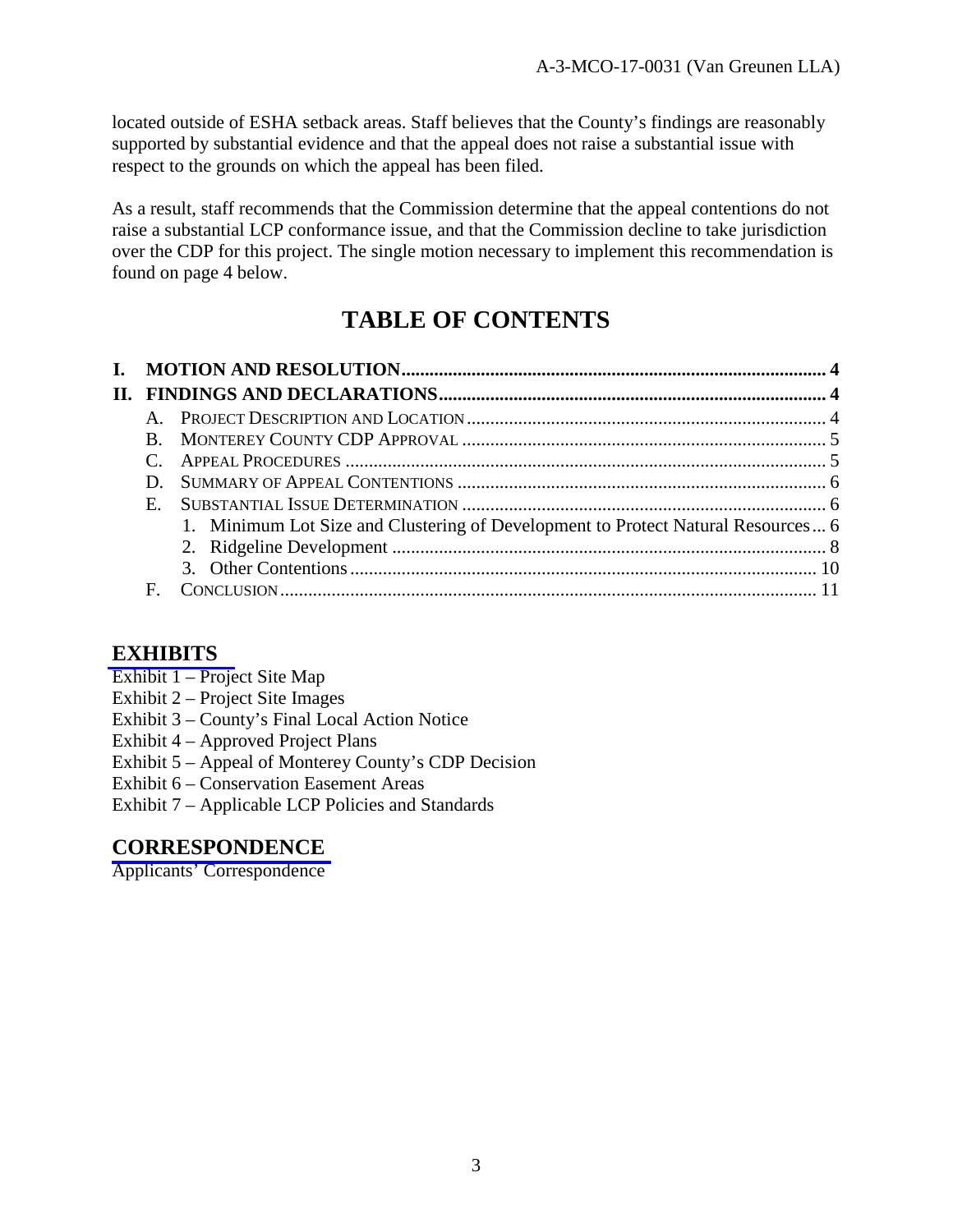### **I. MOTION AND RESOLUTION**

Staff recommends that the Commission determine that **no substantial issue** exists with respect to the grounds on which the appeal was filed. A finding of no substantial issue would mean that the Commission will not hear the application de novo and that the local action will become final and effective. To implement this recommendation, staff recommends a **YES** vote on the following motion. Passage of this motion will result in a finding of No Substantial Issue and the local action will become final and effective. The motion passes only by affirmative vote of a majority of the Commissioners present.

*Motion: I move that the Commission determine that Appeal Number A-3-MCO-17-0031 raises no substantial issue with respect to the grounds on which the appeal has been filed under Section 30603. I recommend a yes vote.*

*Resolution to Find No Substantial Issue. The Commission finds that Appeal Number A-3-MCO-17-0031 does not present a substantial issue with respect to the grounds on which the appeal has been filed under Section 30603 of the Coastal Act regarding consistency with the Certified Local Coastal Plan.* 

### **II. FINDINGS AND DECLARATIONS**

#### **A. PROJECT DESCRIPTION AND LOCATION**

The three lots that are the subject of this appeal are located at 6820 Long Valley Spur Road in North Monterey County. All of the lots are currently undeveloped, with the exception of an unimproved private access road that runs along the existing property lines. The site is located approximately 4.5 miles inland of the coast and 1.5 miles east of Elkhorn Slough. The project is in a rural residential neighborhood intermixed with agricultural uses. The parcels are zoned RDR/10 (Rural Density Residential) with a minimum lot size of five acres and a maximum gross density of one unit per ten acres.

The site consists of disturbed annual grasslands, oak woodland, and maritime chaparral. A biological report completed for the project site states that a sensitive plant species, the Monterey spineflower (*Chorizanthe pungens* var. *pungens*), is present on portions of the lots and other special status plant and animal species have the potential to occur throughout the site. Arnold Loamy Sand soil and Arnold Santa Ynez Complex soil, both of which are classified as highly erodible soil types, are found on the properties. The site is gently sloping and flattens out at the northern edge. The flat northern edge is visible from a small section of Elkhorn Road, which is designated as a scenic public road in the North Monterey County Local Coastal Program (LCP).

Monterey County approved a CDP for a lot line adjustment between three lots of 13.5, 19.1, and 7.4 acres, resulting in lots of 2.9, 3.6, and 33.5 acres. The approval included a "B6" zoning overlay condition to prevent future subdivision and an additional overlay to restrict future building heights to 18 feet. The County approval also included scenic and conservation easement requirements over large portions of the lots in order to protect maritime chaparral habitat areas, areas containing the highly erodible Arnold Loamy Sand soil, and the flat northern edge of the property that the County considered to be the ridgeline.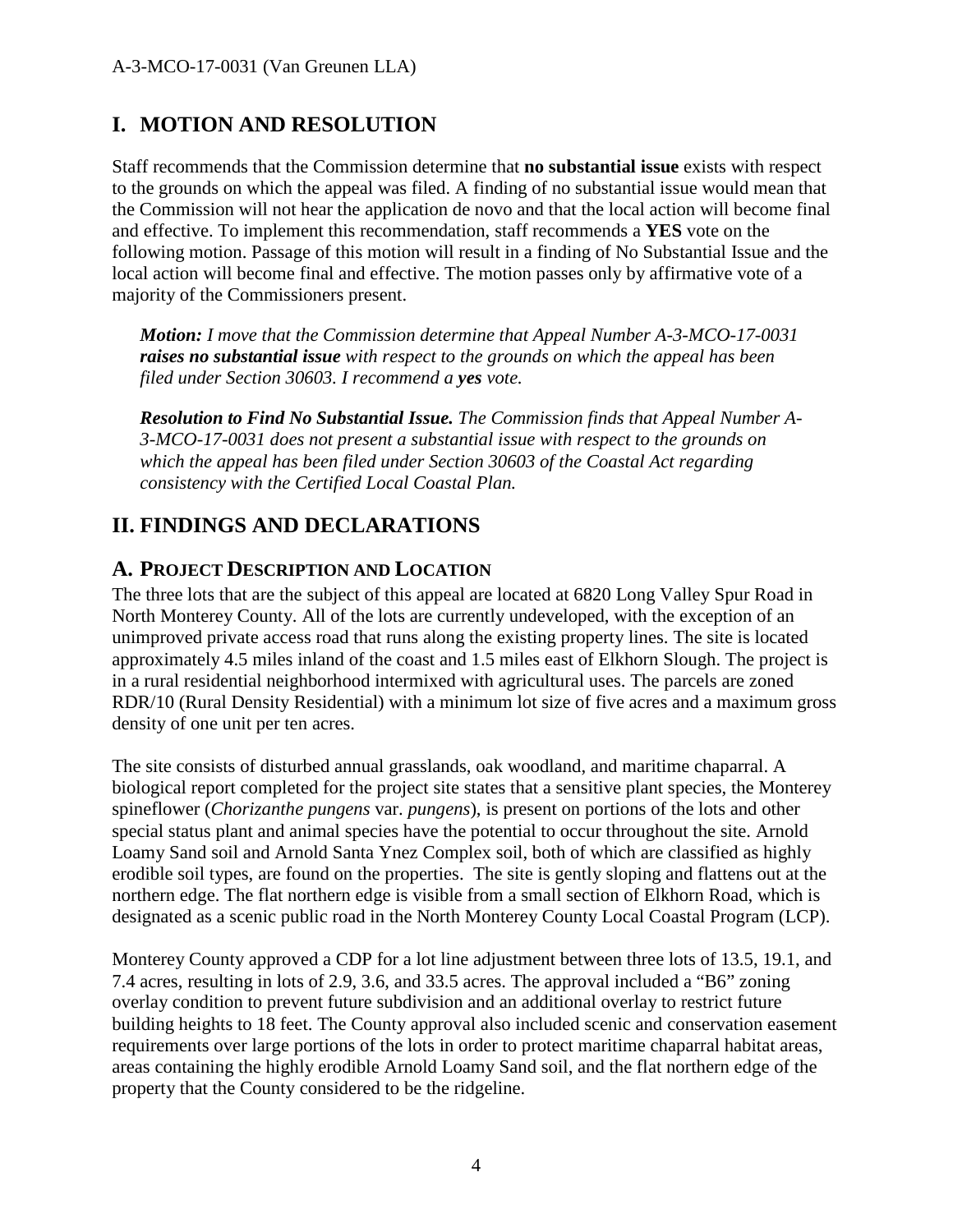See **Exhibit 1** for a location map; **Exhibit 2** for photographs of the site and surrounding area; **Exhibit 4** for the approved project plans, and **Exhibit 6** for the approximate approved scenic and conservation easement locations.

#### **B. MONTEREY COUNTY CDP APPROVAL**

On November 9, 2016 the Monterey County Planning Commission denied a CDP for the proposed lot line adjustment, finding that the project was inconsistent with the LCP with regard to the requirements for clustered development that allow for the creation of lots below the required minimum lot size. The Planning Commission's decision was appealed by the Applicants to the County Board of Supervisors, which granted a hearing on the appeal of the Planning Commission's denial and ultimately approved a CDP for the lot line adjustment on May 16, 2017 by a vote of 3-2. See **Exhibit 3** for the County's Final Local Action Notice.

The County's Final Local Action Notice was received in the Coastal Commission's Central Coast District Office on June 5, 2017. The Coastal Commission's ten-working-day appeal period for this action began on June 6, 2017 and concluded at 5 p.m. on June 19, 2017. One valid appeal (see below) was received during the appeal period.

#### **C. APPEAL PROCEDURES**

Coastal Act Section 30603 provides for the appeal to the Coastal Commission of certain CDP decisions in jurisdictions with certified LCPs. The following categories of local CDP decisions are appealable: (a) approval of CDPs for development that is located (1) between the sea and the first public road paralleling the sea or within 300 feet of the inland extent of any beach or of the mean high tide line of the sea where there is no beach, whichever is the greater distance, (2) on tidelands, submerged lands, public trust lands, within 100 feet of any wetland, estuary, or stream, or within 300 feet of the top of the seaward face of any coastal bluff, and (3) in a sensitive coastal resource area; or (b) for counties, approval of CDPs for development that is not designated as the principal permitted use under the LCP. (Coastal Act Sections 30603(a)(1)-(4).) In addition, any local action (approval or denial) on a CDP for a major public works project (including a publicly financed recreational facility and/or a special district development) or an energy facility is appealable to the Commission. (Coastal Act Section 30603(a)(5).) This project is appealable because it is for development that is not designated as a principally permitted use under the County's LCP.

The grounds for appeal under Section 30603 are limited to allegations that the development does not conform to the certified LCP or to the public access policies of the Coastal Act. Section 30625(b)(2) of the Coastal Act requires the Commission to consider a CDP for an appealed project de novo unless a majority of the Commission finds that "no substantial issue" is raised by such allegations.<sup>[2](#page-4-0)</sup> Under Section 30604(b), if the Commission conducts the de novo portion of an

<span id="page-4-0"></span> $\frac{1}{2}$  The term "substantial issue" is not defined in the Coastal Act or in its implementing regulations. In previous decisions on appeals, the Commission has considered the following factors in making substantial issue determinations: the degree of factual and legal support for the local government's decision; the extent and scope of the development as approved or denied by the local government; the significance of the coastal resources affected by the decision; the precedential value of the local government's decision for future interpretations of its LCP; and, whether the appeal raises only local issues as opposed to those of regional or statewide significance.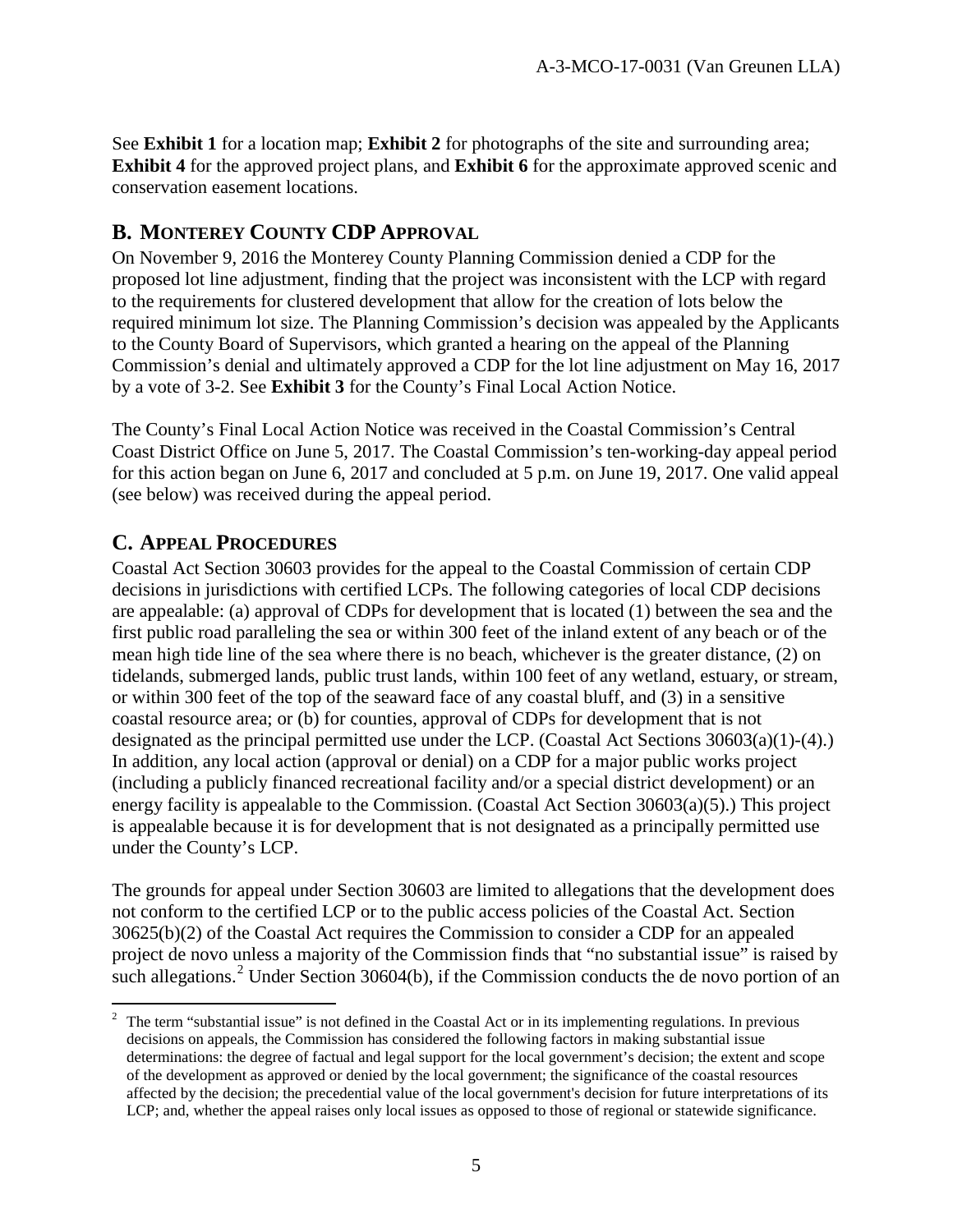appeals hearing and ultimately approves a CDP for a project, the Commission must find that the proposed development is in conformity with the certified LCP. If a CDP is approved for a project that is located between the nearest public road and the sea or the shoreline of any body of water located within the coastal zone, Section 30604(c) also requires an additional specific finding that the development is in conformity with the public access and recreation policies of Chapter 3 of the Coastal Act. This project is not located between the nearest public road and the sea and thus this additional finding would not need to be made if the Commission were to approve the project following the de novo portion of the hearing.

The only persons qualified to testify before the Commission on the substantial issue question are the Applicant, persons opposed to the project who made their views known before the local government (or their representatives), and the local government. Testimony from other persons regarding the substantial issue question must be submitted in writing. (California Code of Regulations, Title 14, Section 13117.) Any person may testify during the de novo CDP determination stage of an appeal (if applicable).

### **D. SUMMARY OF APPEAL CONTENTIONS**

The Appellants contend that the County-approved project raises LCP consistency questions relating to minimum lot size, visual resources, biological resources, and development potential. Specifically, the Appellants contend that the approved project would violate applicable LCP policies because: 1) the project does not constitute clustered development to allow for lots below the minimum lot size; 2) the project may result in ridgeline development that will impact views from public viewing areas; 3) the project may result in a building located within the setback of an Environmentally Sensitive Habitat Area; and 4) the project may result in the development of an accessory dwelling unit (ADU). Please see **Exhibit 5** for the appeal contentions.

#### **E. SUBSTANTIAL ISSUE DETERMINATION**

#### **1. Minimum Lot Size and Clustering of Development to Protect Natural Resources**

North Monterey County Implementation Plan (IP) Section 20.16.060.A states that the minimum lot size within RDR zoned areas is five acres "unless otherwise approved as part of clustered residential development." The LCP does not provide a specific definition of the term "clustered residential development," nor does the LCP explain when clustering is appropriate as part of proposed residential development. However, other policies within the LCP provide additional context with regard to the intended purpose of the clustered development provision and how it should be interpreted and applied here. Specifically, North Monterey County Land Use Plan (LUP) Policy 2.3.2.4 states that to "protect environmentally sensitive habitats [ESHA] and the high wildlife values associated with large areas of undisturbed habitat . . . development shall be clustered to prevent habitat impacts." LUP Policy 2.5.3.C.3.c. also states that "[c]lustering of building sites on the least erodible portions of the parcel(s) shall be required where it will result in reduced erosion." (See **Exhibit 7** for all cited LCP provisions.) The use of the term clustering in these policies demonstrates that "clustered residential development" is encouraged when

Even when the Commission chooses not to hear an appeal (by finding no substantial issue), appellants nevertheless may obtain judicial review of a local government's CDP decision by filing a petition for a writ of mandate pursuant to the Code of Civil Procedure, Section 1094.5.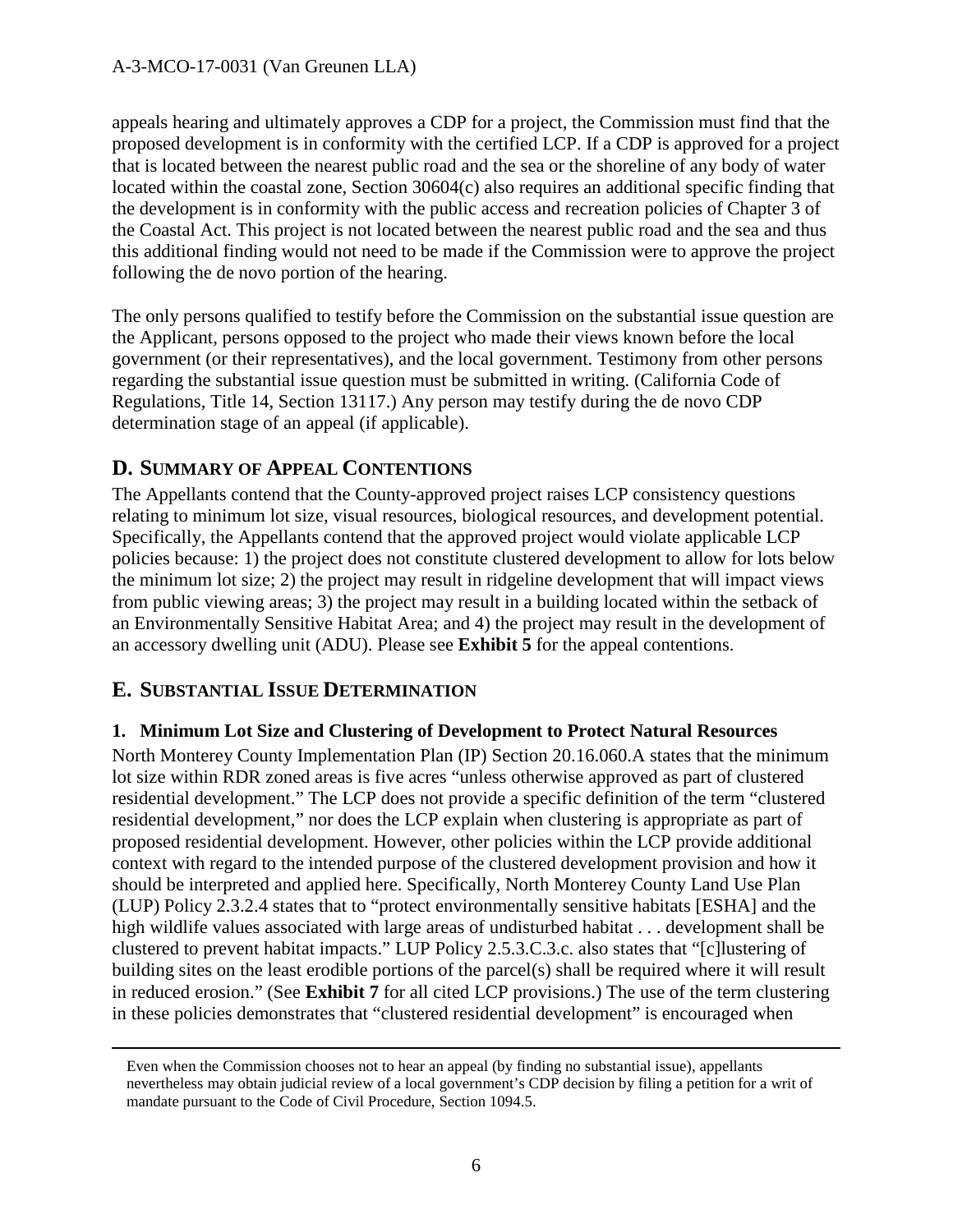clustering would result in the protection of ESHA and/or avoid erodible soils. In the Long Valley watershed area, where the project site is located, LUP Policy 4.2.6.D.7 states that maritime chaparral habitat and the highly erodible Arnold Loamy Sand soils<sup>[3](#page-6-0)</sup> "shall be protected to the maximum extent feasible."

The Appellants contend that the approved lot line adjustment does not constitute clustering because the lots are still large and the future homes may not be clustered together. The Appellants also state that the lot line adjustment will not result in better protection of natural resources. See **Exhibit 5** for the Appellants' contentions.

As mentioned above, the County-approved project is for a lot line adjustment between three lots of 13.5, 19.1, and 7.4 acres resulting in lots of 2.9, 3.6, and 33.5 acres. All three of the existing lots meet the five-acre minimum lot size required by IP Section 20.16.060.A for parcels in the RDR/10 zoning district that are not approved as part of clustered residential development. The County-approved project will result in two lots that are below the LCP's five-acre minimum lot size. As a requirement of the County's approval, all areas on the resultant lots that contain maritime chaparral habitat and Arnold Loamy Sand soil, which constitute approximately half of the 40-acre project area, will be placed into conservation easements (see **Exhibit 6**). The County's approval did not include development of any actual structures or identification of building envelopes on any of the three lots.

With respect to whether the lot line adjustment constitutes "clustered residential development," which is required by the LCP to allow for lots smaller than five acres in the RDR/10 zoning district, the County explained that the term "clustered residential development" is not precisely defined in the LCP. The County found that conditioning its approval to place large portions of the lots into conservation easements (see Condition 6 on page 14 of **Exhibit 3**) results in "de facto" building envelopes that will ensure that any future homes will be grouped close together and thus constitutes clustered residential development. Given the location of the required conservation easements, in which development is not allowed, future residential development on the three lots would be generally "clustered" as shown in **Exhibit 6**. Thus, although the approved lot line adjustment *alone* would not guarantee that future homes would be clustered, the County's determination in this case is reasonable because the lot line adjustment, along with the conservation easement requirement to protect both maritime chaparral and Arnold Loamy Sand soil placed within the proposed spatial configuration of the resultant lots, ensures future residential development will be clustered.

With respect to whether the lot line adjustment adequately protects natural resources, such as sensitive habitat and erodible soils, by clustering development (as required by LUP Policy 2.3.2.4 and LUP Policy 2.5.3.C.3.c.), the County found that the lot line adjustment would ensure protection of all maritime chaparral habitat and Arnold Loamy Sand soil on the lots because all of these areas will be included in the conservation easement that precludes future development. Although absent this lot line adjustment, future individual review of proposed development on the lots in their existing configuration would also need to avoid impacts to maritime chaparral,

<span id="page-6-0"></span> $\overline{a}$ <sup>3</sup> The lots also contain Arnold Santa Ynez Complex soil, which is considered an erodible soil type by the Natural Resources Conservation Service, a federal agency within the Department of Agriculture. However, the LCP provides no specific protections for this soil type.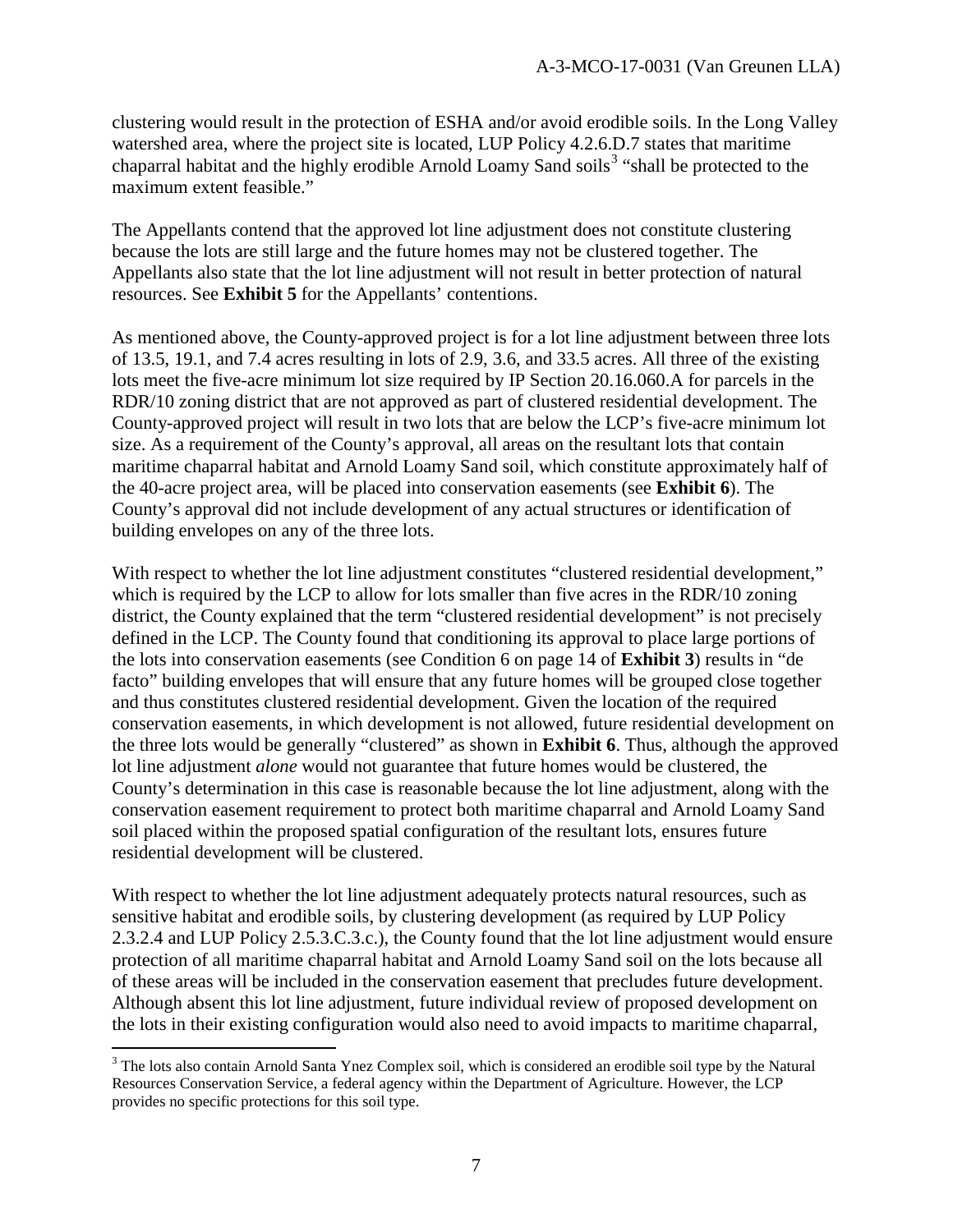the lot line adjustment in combination with the conservation easement requirement ensures that all future houses will be clustered within one of the existing lots in the northwest corner of the site (see **Exhibit 6**) and provides a larger undisturbed area of habitat for plants and wildlife, as encouraged by the LUP. Further, two of the existing lots are covered *entirely* by either maritime chaparral ESHA or the LUP-protected Arnold Loamy Sand soil. The County determined that the lot line adjustment would ensure that *none* of the resultant lots consist entirely of sensitive habitat and/or Arnold Loamy Sand soil, meaning that future development on these lots can be located in areas that avoid these areas and therefore better protect natural resources than the existing lot configuration.

For all the above reasons, the County's approval for lots below the minimum lot size and the County's determination that the lot line adjustment will result in clustered development and will better protect natural resources is reasonable. Thus, the approved project does not raise a substantial issue of LCP conformance with respect to minimum parcel size and clustering of development to protect natural resources.

#### **2. Ridgeline Development**

The County's LCP includes various provisions that require the protection of visual resources from public viewing areas, including through provisions discouraging ridgeline development. IP Section 20.96.950 defines ridgelines development as "development on the crest of a hill which has the potential to create a silhouette or other substantially adverse impact when viewed from a common public viewing area." The IP further defines a substantial visual impact in Section 20.06.1275 as "the proximity and duration of view when observed with normal unaided vision, causes an existing visual experience to be materially degraded." IP Section 20.144.030.B.7 specifically discusses lot line adjustments, stating that the County "shall not configure a lot so as to create a building site that will result in ridgeline development." This section further requires an applicant to "demonstrate that there is a building site and building height(s) available which will not create ridgeline development" and that a "condition of project approval shall be the establishment of a building site and a building height envelope that provides specifications for nonridgeline development on the lot(s) in question." See **Exhibit 7** for the full text of these IP sections.

As explained above, the project is for a lot line adjustment among three lots. The closest public viewing areas from the project site are a small section of Elkhorn Road, which is over one half mile away, and the Elkhorn Slough Reserve, which is over one mile-and-one-half away. The project site slopes up to the north and flattens out along the northern edge. Due to the new lot configuration and required conservation easements, future building areas on the resultant lots are all clustered upslope on the northern half of the project area. The County required the flat northern edge of the project area to be placed into a scenic conservation easement (see **Exhibit 6**). The County also limited future building heights to 18 feet (see Condition 8 on page 14 of **Exhibit 3**).

The Appellants contend that the Applicants have not demonstrated that building sites and heights are available on the reconfigured lots that would not result in future ridgeline development. They further state that the lot line adjustment will make it difficult to develop houses that will not result in ridgeline development. The Appellants included GIS analysis to demonstrate that if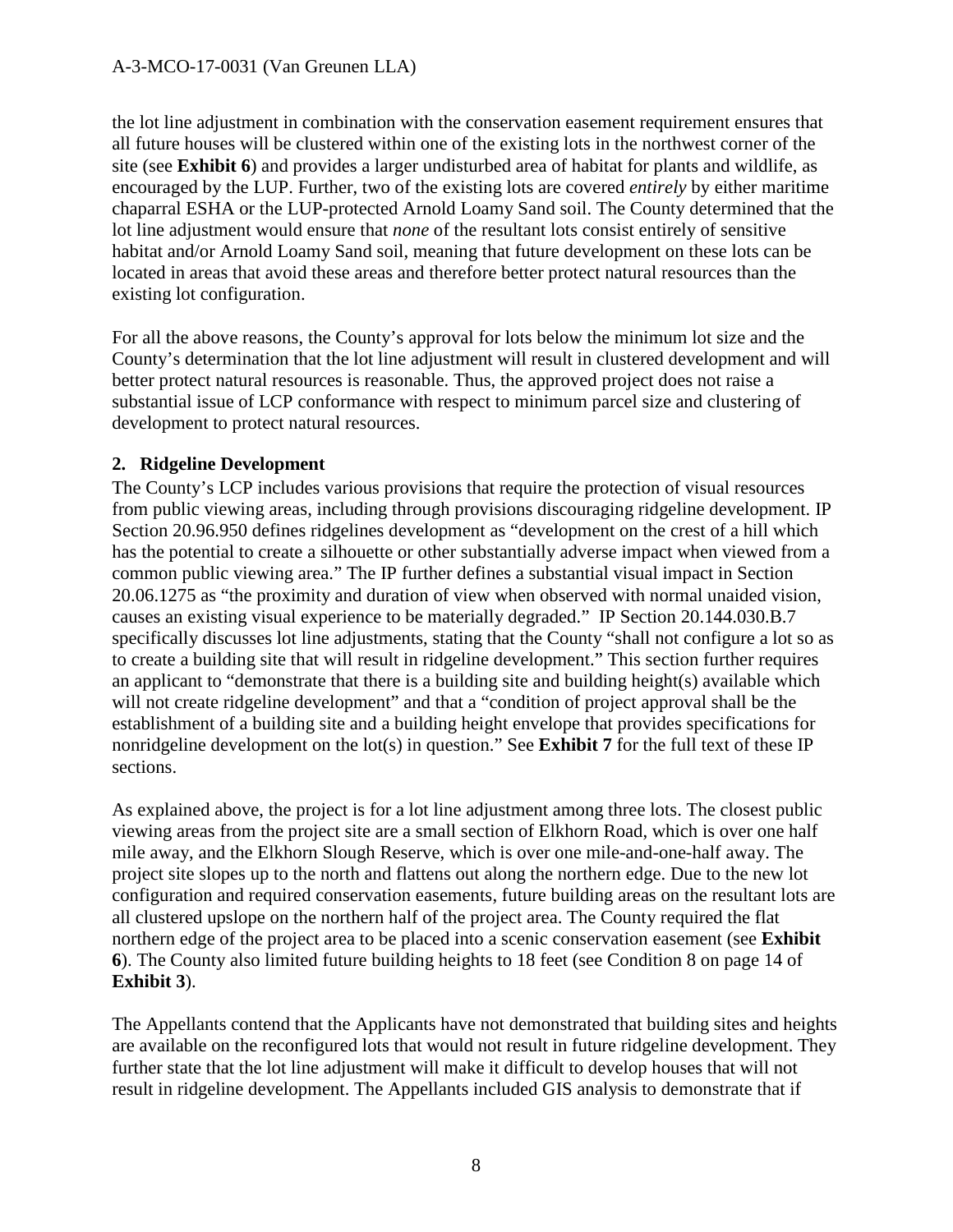intervening vegetation were removed, 18-foot-tall structures on portions of the resultant lots would be visible from public viewing areas. See **Exhibit 5** for the Appellants' contentions.

The County determined that the flat northern edge of the property constitutes the "ridgeline" and that placing this area into a scenic conservation easement would prevent future ridgeline development (see **Exhibit 6**). The County's approval appears to conclude that only structures built upon the highest, flat portion of the lots constitute ridgeline development. This interpretation of ridgeline development would potentially allow for structures that extend above the ridge and create a silhouette, as long as the structure itself is not built upon the literal apex of the ridge. The Commission disagrees with the County's definition of ridgeline development and finds that any development built upon the upper sloped portions of the property that creates a silhouette extending above the ridgeline can constitute ridgeline development if it substantially adversely impacts public views.

However, despite this finding, the Applicants have demonstrated that there are building sites available that would not result in ridgeline development, and thus that implementation of the policy in a manner that prohibits development that silhouettes above the ridgeline can be met for specific future CDP permitting proposals for residential development on the parcels (notwithstanding the fact that the County's conservation easement requirement only ensures protection for the apex of the ridge). Specifically, the Applicants placed 18-foot-tall flags on the highest point of the developable portion of each lot, in addition to staking and netting the areas of the likely future building envelopes. The Applicants provided photographic evidence (see pages 5 and 6 of **Exhibit 2**) that the staking and netting of potential future building envelopes are not visible from public viewing areas, i.e. from Elkhorn Road and the Elkhorn Slough Reserve.<sup>[4](#page-8-0)</sup> Although the 18-foot-tall stakes on the highest portion of the developable area of each lot do extend slightly above the ridge, the stakes were placed on the highest portion of the developable area for reference to the most extreme development scenario and are not located in the likely future building areas and, in any event, are only visible from a very small portion of Elkhorn Road located one-half a mile away. Importantly, the County's approval of the lot line adjustment does not allow for the development of any actual structures. Even if the approval is not fully technically consistent with the LCP requirement in IP Section 20.144.030.B.7 that requires the identification of building envelopes for lot line adjustments that have the potential for ridgeline development, the applicant has shown that there are potential building envelopes within the developable area available that would not result in such development. Subsequent, site specific CDP review for specific development projects on the resultant parcels will ensure that future development is sited to prevent ridgeline development in accordance with LCP requirements.

<span id="page-8-0"></span> $\overline{a}$ <sup>4</sup> The Appellants' GIS analysis concludes that 18-foot-tall structures would be visible from large portions of the developable areas of the resultant lots. However, the analysis utilized "Bare Earth" modeling that does not take into account existing vegetation. The Appellants' GIS analysis therefore does not reflect actual conditions on the ground, including the existing public views. IP Section 20.06.1275 (see **Exhibit 7**) states that substantial adverse visual impacts include impacts to the "existing visual experience." Furthermore, the approved CDP on appeal does not allow for removal of any existing vegetation. Finally, the prohibition on ridgeline development resulting in substantial visual impacts is to be understood relative to common public viewing areas, not necessarily from the project site itself.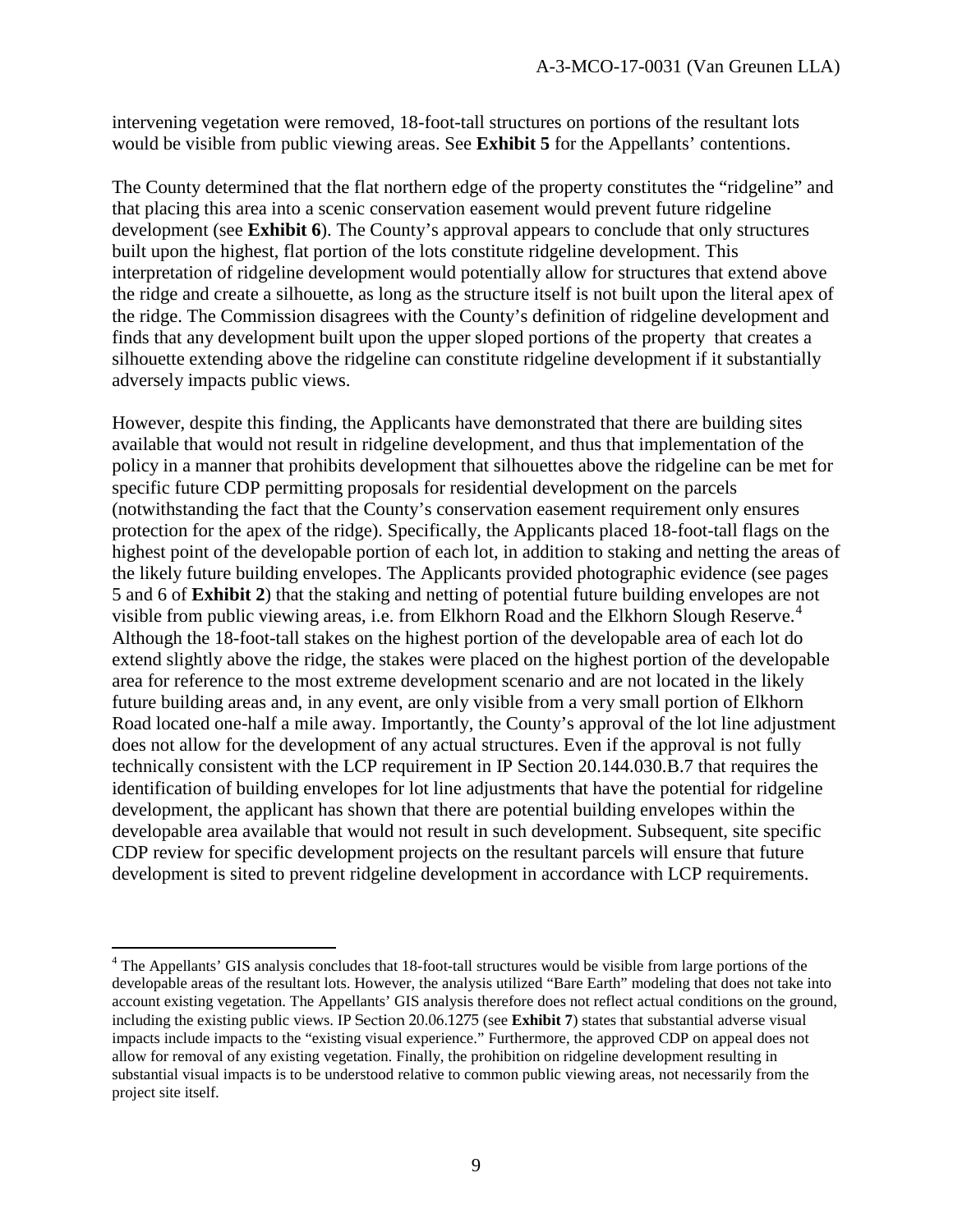IP Section 20.144.030.B.6. requires development to be located on the portion of the lot that would prevent ridgeline development and further requires structures to be "modified for height, bulk, design, size, location, and siting, and/or shall incorporate landscaping or other techniques" to minimize visual impacts. Thus, future development of any specific structures on the lots will require subsequent CDP consideration subject to full compliance with LCP requirements, in addition to more exact staking and flagging, which will help to ensure that such development does not extend above the ridgeline. Thus even if there are portions of the lots where 18-foot-tall structures are hypothetically visible, subsequent CDP consideration would require the height of the structures to be further reduced and/or relocated into areas that are not visible to the public, in accordance with LCP requirements.

For all the above reasons, the Appellants' contention that the approved lot line adjustment may result in ridgeline development does not raise a substantial issue of conformance with the LCP.

#### **3. Other Contentions**

#### *ESHA Setback*

IP Section 20.144.040.B.2 provides for the protection of maritime chaparral and establishes a 100-foot setback from maritime chaparral ESHA (see **Exhibit 7**). The Appellants contend that the lot line adjustment will create a lot (i.e., Lot 1 as seen in **Exhibit 6**) in which the development area is so limited that it will force development to extend within the required setback area. However, the Applicants have provided analysis to demonstrate that there is approximately 13,000 square feet of developable area outside of the ESHA setback that provides ample space for a future building site (see **Correspondence**). Further, as explained above, future development of any specific structures would require subsequent CDP consideration. To be consistent with IP Section 20.144.040.B.2, such future development will need to be located outside of the ESHA setback, which can be assured at the time of a site-specific project proposal. Thus this contention does not raise a substantial issue of LCP conformance because the approved lot line adjustment includes an adequate future development area located outside of the maritime chaparral setback.

#### *Accessory Dwelling Units (ADUs)*

A recent amendment to the County's LCP prohibits ADUs within the North County area (IP Section 20.64.30.D – see **Exhibit 7**). Condition 9 (see page 15 of **Exhibit 3**) of the County's approval limits construction on the largest resultant lot to "one single family dwelling (SFD) and one potential Accessory Dwelling Unit (ADU)." The Appellants contend that this approval is contrary to the LCP's prohibition on ADUs in North County. However, the County's approval merely limits potential future development and does not include approval of any actual development, including any ADU. Any hypothetical future development of an ADU on this lot would require subsequent CDP review and would appear to be not approvable under current LCP provisions. However, this scenario is not triggered by the County's approval here. Thus this contention does not raise a substantial issue of LCP conformance because it does not actually approve an ADU on any of the resultant lots.

#### *Community Benefit*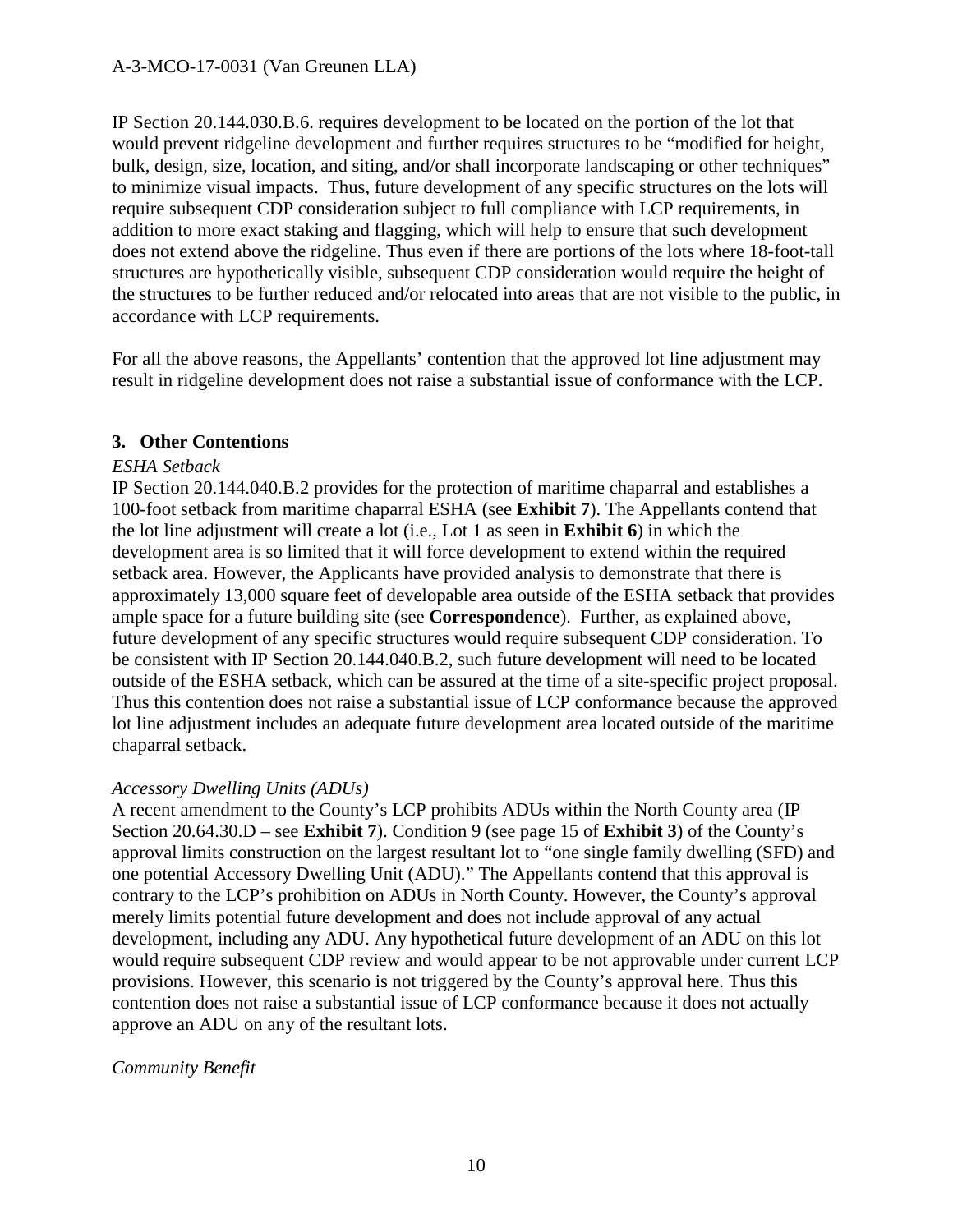The Appellants also contend that the lot line adjustment does not provide any benefit to the community and will increase traffic on their private road. The LCP does not require lot line adjustments to provide a benefit to the neighboring community and does not address traffic on private roads, and the Appellants do not cite any LCP provisions in support of these contentions. Thus these contentions do not raise an issue of LCP conformance.

### **F. CONCLUSION**

When considering a project that has been appealed to it, the Commission must first determine whether the project raises a substantial issue of LCP conformity, such that the Commission should assert jurisdiction over a de novo CDP for such development. At this stage, the Commission has the discretion to find that the project does not raise a substantial issue of LCP conformance. As explained above, the Commission has in the past considered the following five factors in its decision of whether the issues raised in a given case are "substantial": the degree of factual and legal support for the local government's decision; the extent and scope of the development as approved or denied by the County; the significance of the coastal resources affected by the decision; the precedential value of the County's decision for future interpretations of its LCP; and, whether the appeal raises only local issues as opposed to those of regional or statewide significance.

In this case, these five factors, considered together, support a conclusion that this project does not raise a substantial issue of LCP conformance. First, the County's approval included scenic and conservation easements over approximately half the site in a spatial configuration such that future development on the reconfigured lots will protect ESHA, avoid LCP-protected erodible soil types, and adequately protect public views, substantively consistent with LCP requirements regarding clustered development (including with respect to the substandard status of two resultant lots) and ridgeline protection. The County found that the easements result in "de facto" building envelopes that will ensure future houses are clustered in order to protect natural resources, as required by the LCP. With respect to visual resources, the developable portions of the lots are only minimally visible under the most extreme development scenario from two public viewpoints that are one-half a mile or more away, which though perhaps not fully technically consistent with all LCP requirements does satisfy the requirements in substance and does not raise a substantial issue in this regard. The County further determined, based upon the staking and flagging of potential future building envelopes, that the project will not lead to significant future visual impacts, as required by the LCP. Lastly, and relevant the ESHA setback and ADU issues as well, the County explained that its approval is limited to the lot line adjustment only and that any subsequent future applications for site-specific residential development on the resultant lots will need a separate CDP, for which approval will require demonstrated consistency with the LCP. Thus, the County has provided adequate factual and legal support for its decision that the approved development would be consistent with the certified LCP.

Regarding the extent and scope of development approved by the County, the County merely approved a lot line adjustment, which will not result in any actual development buildout; any proposed site-specific development will require separate CDP review subject to LCP consistency. Furthermore, as explained in this staff report, the extent and scope of *potential*  development allowed by the County's approval has been "clustered" and reduced by protection